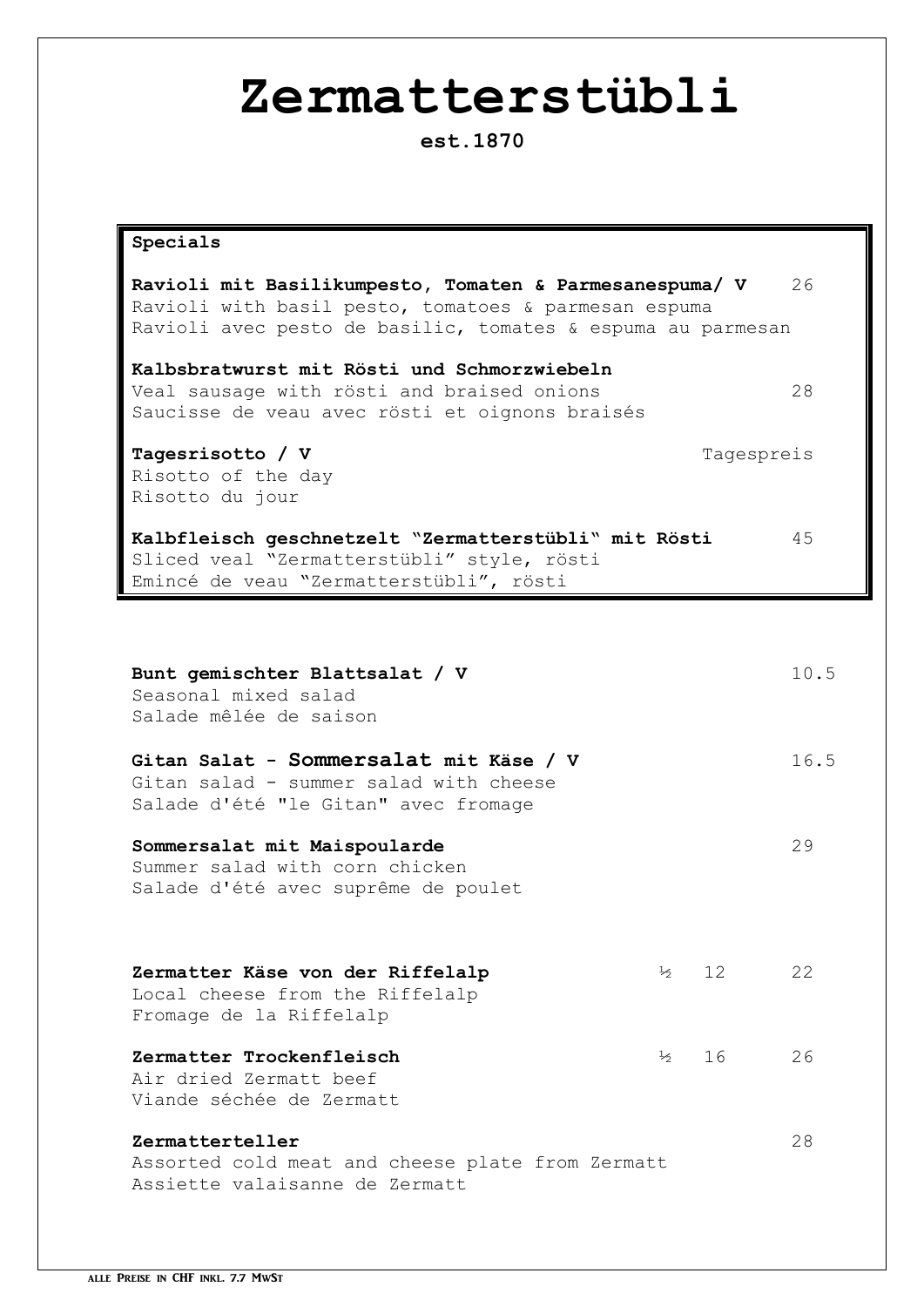| Tomatensuppe mit Ginespuma / V<br>Tomato soup & gin espuma<br>Soupe de tomates & son espuma au gin                            |               |                    | 11.5      |
|-------------------------------------------------------------------------------------------------------------------------------|---------------|--------------------|-----------|
| Schnecken an hausgemachter Knoblauchbutter<br>Snails with garlic butter<br>Escargots au beurre d'ail, fait maison             |               | $\frac{1}{2}$ 16   | 29        |
| Rindstatar mit Cognac<br>Beefsteak tatar with Cognac<br>Tartare de bœuf au Cognac                                             | $\frac{1}{2}$ | 19.5               | 32        |
| Gambas Gitan<br>Tiger prawns with tomatoes, olives & herbs<br>Gambas sautés, olives & tomates & herbes                        |               | $\frac{1}{2}$ 24.5 | 45        |
| Linguine aglio, olio & peperoncino / V<br>Linguine with garlic, olive oil & chili<br>Linguine aglio, olio & peperoncino       |               |                    | 22.5      |
| Linguine mit Hummer<br>Linguine with lobster<br>Linguine au homard                                                            | $\frac{1}{2}$ | 32                 | 49        |
| Käsefondue                                                                                                                    |               |                    |           |
| Käsefondue klassisch<br>Cheese Fondue classic<br>Fondue classique aux fromages                                                |               |                    | 24.5      |
| Käsefondue mit Kräuter<br>Cheese Fondue with herbs<br>Fondue aux fromages et aux herbes                                       |               |                    | 26.5      |
| Käsefondue mit Champagner<br>Cheese Fondue with champagne<br>Fondue aux fromages et au champagne                              |               |                    | 31        |
| Käsefondue mit Champagner und Trüffeln<br>Cheese Fondue with champagne & truffles<br>Fondue aux fromages, champagne & truffes |               |                    | 39        |
| mit Kartoffeln/with potatoes/avec pommes de terre                                                                             |               |                    | 3.5<br>pp |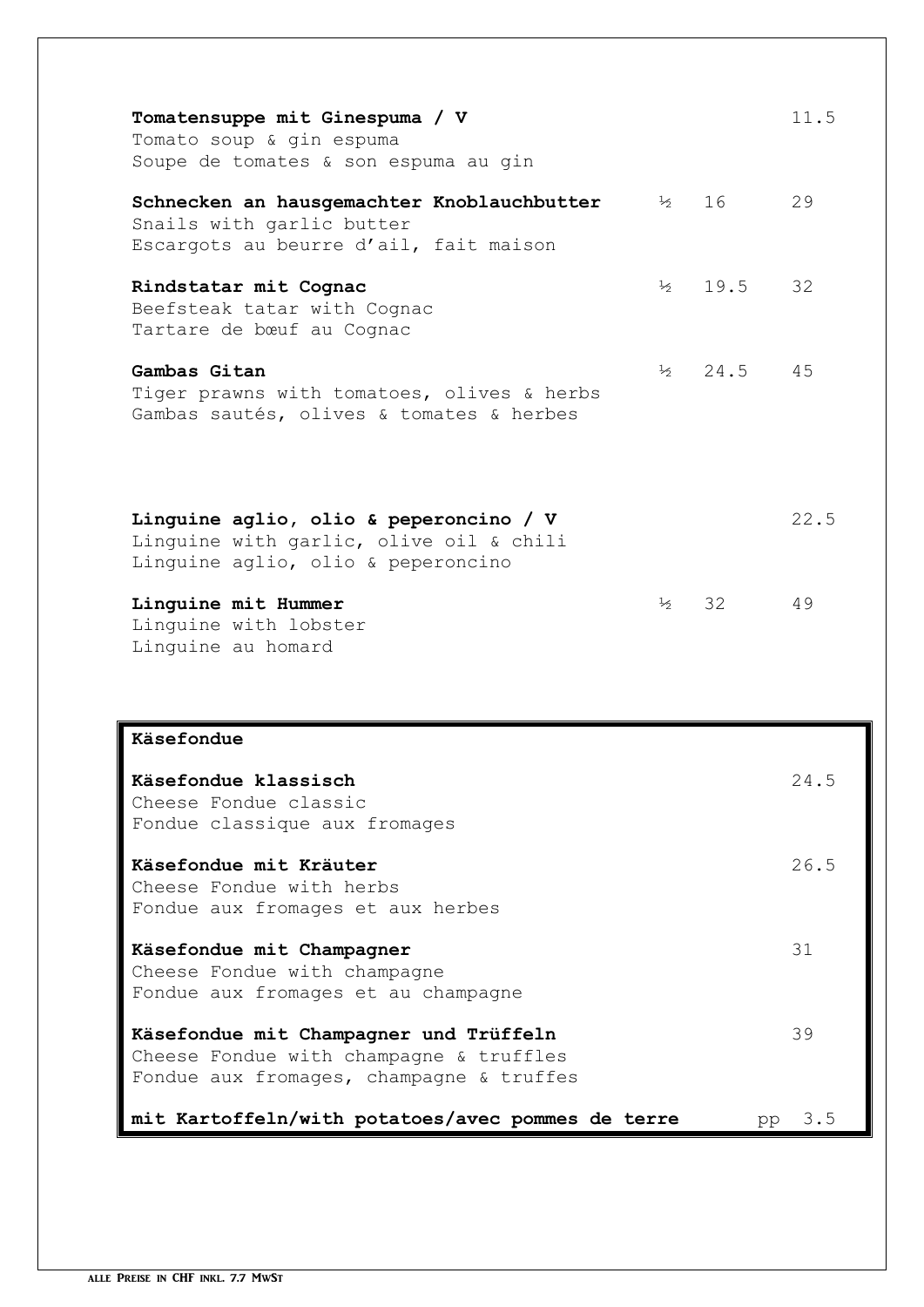### **Fleischgerichte**

| Maispoulardenbrust an Senfsauce mit Estragon                            |                    | 38     |
|-------------------------------------------------------------------------|--------------------|--------|
| Corn chicken breast with mustard sauce & tarragon                       |                    |        |
| Suprême de poulet à la moutarde & estragon                              |                    |        |
| Lammkoteletten mit Kräutern                                             |                    | 41     |
| Lamb chops with herbs                                                   |                    |        |
| Côtelettes d'agneau aux fines herbes                                    |                    |        |
| Kalbspaillard mit Butter & Zitrone<br>Veal paillard with butter & lemon |                    | 45     |
| Paillard de veau avec beurre & citron                                   |                    |        |
| Gitan - Spiess mit Rindsfleisch                                         | 170 g medium       | 43     |
| Gitan beef skewer                                                       | 250 g large        | 59     |
| Brochette Gitan                                                         |                    |        |
| Entrecôte mit Kräuterbutter                                             |                    | 46     |
| Entrecôte steak with herb butter                                        |                    |        |
| Entrecôte et son beurre aux fines herbes                                |                    |        |
| Rindsfilet mit Kräuterbutter                                            | $120$ g small $41$ |        |
| Fillet of beef with herb butter                                         | 180 g medium       | 53     |
| Filet de bœuf et son beurre aux herbes                                  |                    |        |
| "Surf & Turf":                                                          |                    | $+ 15$ |

mit Hummerschwanz / with lobster tail / avec queue de homard

## **Als Beilage servieren wir Tagesgemüse & Kartoffelgratin**

To accompagny we serve a daily vegetable & potato gratin Tous nos plats sont servis avec légumes du jour & gratin dauphinois

# Herkunftsbezeichnung Kalb: CH Rind: CH / Südamerika Schwein: CH Lamm: CH / Australien\*, Neuseeland\* Geflügel: Frankreich Krevetten: Vietnam, ASC zertifizierte Zucht Hummer: CA/US, MSC zertifizierte nachhaltige Fischerei \*kann mit hormonellen Leistungsfördern erzeugt worden sein